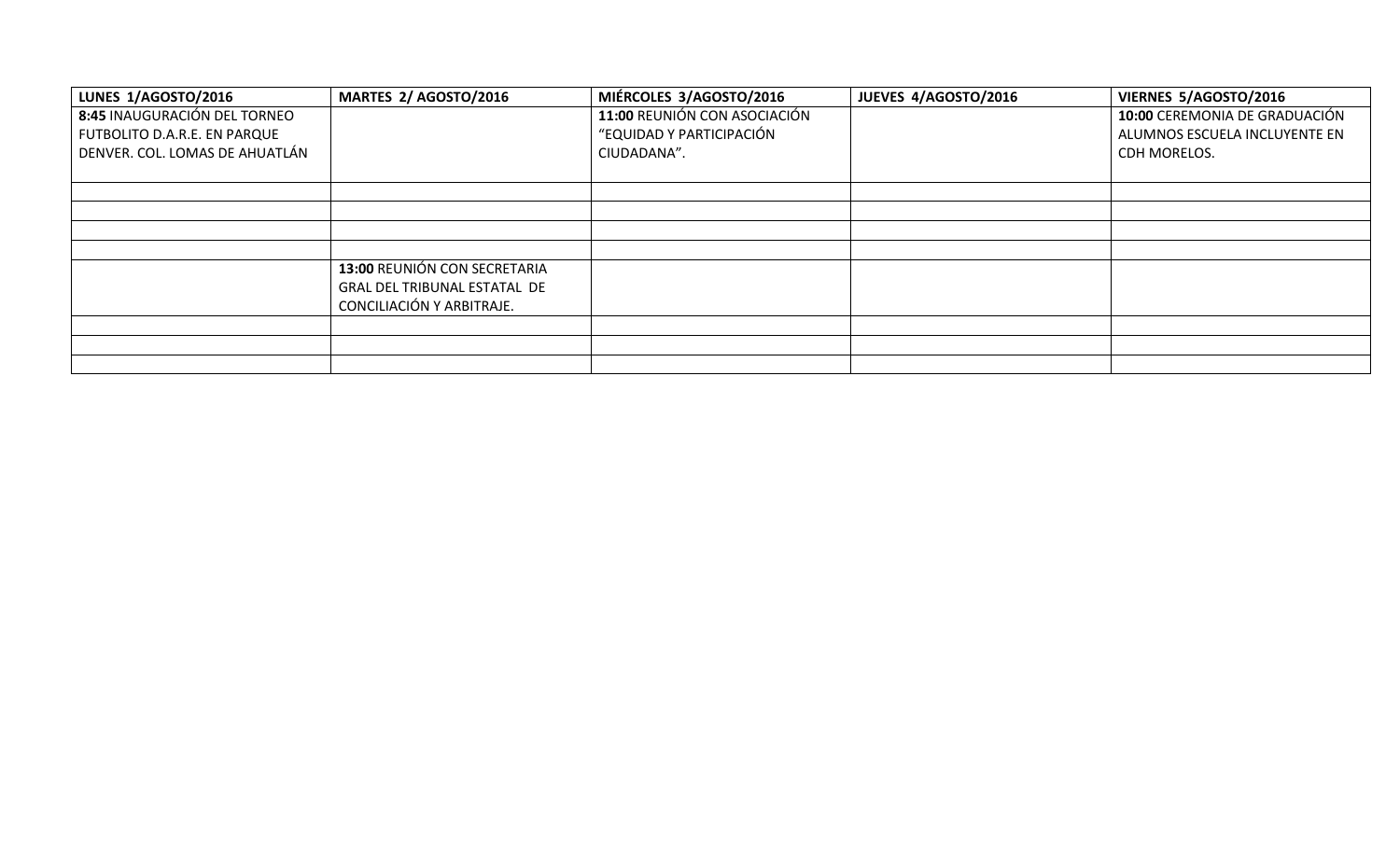| LUNES 8/AGOSTO/2016                                                                                                                           | <b>MARTES 9/AGOSTO/2016</b>                                                                | MIÉRCOLES 10/AGOSTO/2016                             | JUEVES 11/AGOSTO/2016                   | VIERNES 12/AGOSTO/2016                                                                                                |
|-----------------------------------------------------------------------------------------------------------------------------------------------|--------------------------------------------------------------------------------------------|------------------------------------------------------|-----------------------------------------|-----------------------------------------------------------------------------------------------------------------------|
|                                                                                                                                               |                                                                                            |                                                      |                                         |                                                                                                                       |
|                                                                                                                                               |                                                                                            |                                                      |                                         |                                                                                                                       |
| 10:00 REUNIÓN CON PERSONAL DE LA<br>TERCERA VISITADURÍA GENERAL PARA<br>DETERMINAR LOGÍSTICA DE LAS<br>VISITAS A LOS CENTROS DE<br>RECLUSIÓN. |                                                                                            | 11:00 VISITA DE ALUMNOS DE LA<br>UNIVERSIDAD AZTLÁN. | 12:00 REUNIÓN CON GRUPO<br>TRANSGÉNERO. | 10:00 MECANISMO DE MONITORES DE<br>LA CONVENCIÓN DE LAS PERSONAS<br>CON DISCAPACIDAD. EN AUDITORIO<br>DE UTEZ ZAPATA. |
|                                                                                                                                               |                                                                                            |                                                      |                                         |                                                                                                                       |
|                                                                                                                                               | 10:00 DÍA INTERNACIONAL DE LOS<br>PUEBLOS INDÍGENAS. CENTRO DE LA<br>CIUDAD DE CUERNAVACA. |                                                      |                                         | 17:00 REUNIÓN CON CLUB'S<br>ROTARIOS. EN CASA NUEVA. TEMA:<br>ACUERDO DE COLABORACIÓN.                                |
|                                                                                                                                               |                                                                                            |                                                      |                                         |                                                                                                                       |
|                                                                                                                                               |                                                                                            |                                                      |                                         |                                                                                                                       |
|                                                                                                                                               |                                                                                            |                                                      |                                         |                                                                                                                       |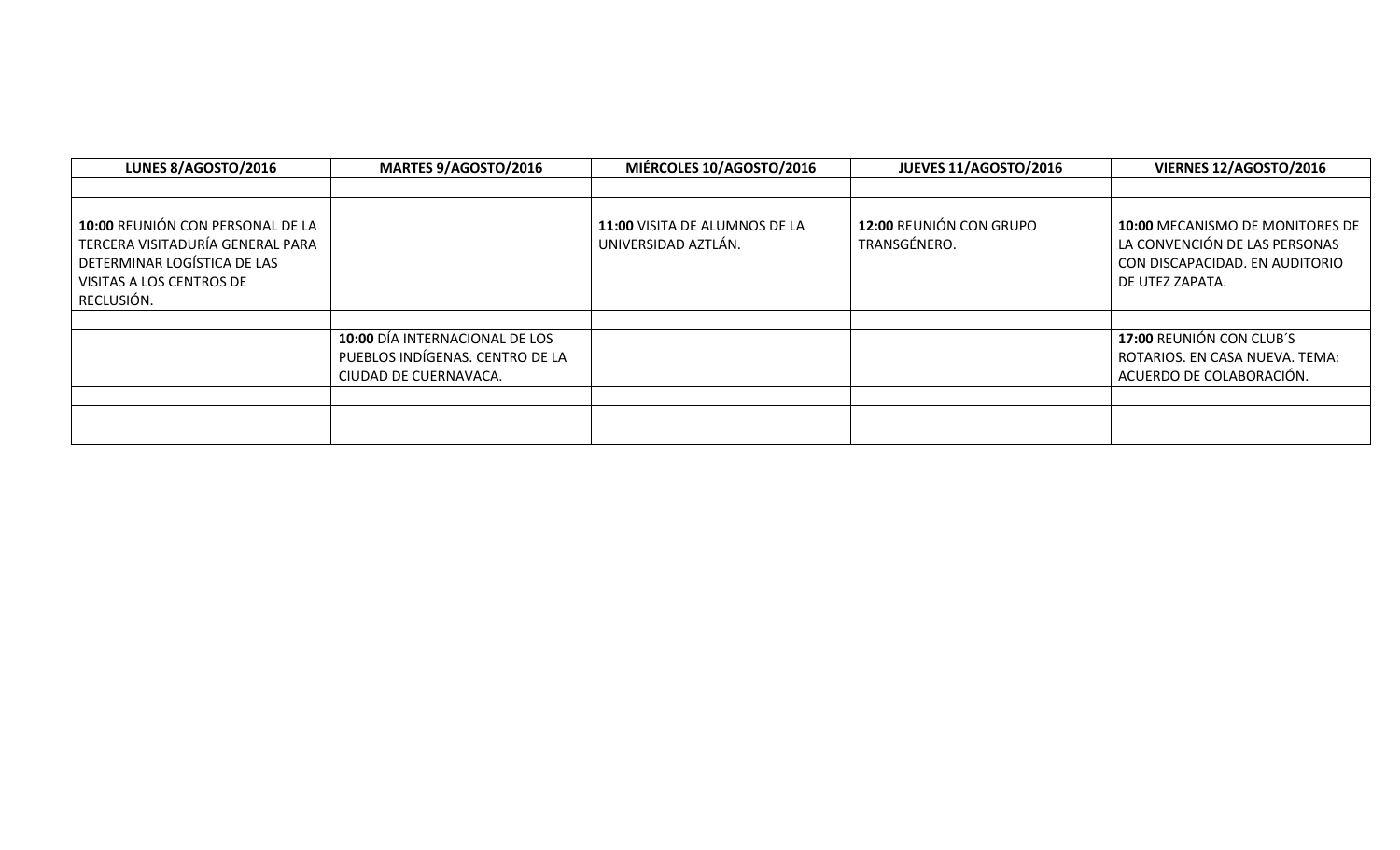| <b>LUNES 15/AGOSTO/2016</b> | <b>MARTES 16/AGOSTO/2016</b> | MIÉRCOLES 17/AGOSTO/2016 | JUEVES 18/AGOSTO/2016                 | VIERNES 19/AGOSTO/2016           |
|-----------------------------|------------------------------|--------------------------|---------------------------------------|----------------------------------|
|                             |                              |                          | 9:30 INAUGURACIÓN DE PRIMERA          |                                  |
|                             |                              |                          | REUNIÓN NACIONAL DE DESARROLLO        |                                  |
|                             |                              |                          | Y FORTALECIMIENTO MUNICIPAL. EN       |                                  |
|                             |                              |                          | JARDÍN HUAYACÁN.                      |                                  |
|                             |                              |                          | <b>10:00 ENTREGA DE CONSTANCIAS A</b> | 9:00 CAPACITACIÓN EN JOJUTLA A   |
|                             |                              |                          | DIRECTORES QUE TOMARON EL CURSO       | TRABAJADORAS SEXUALES EN LA ZONA |
|                             |                              |                          | DEL USO LEGÍTIMO DE LA FUERZA. EN     | DE TOLERANCIA.                   |
|                             |                              |                          | AYUNTAMIENTO DE JOJUTLA.              |                                  |
|                             |                              |                          |                                       | 10:00 SESIÓN DE CONSEJO          |
|                             |                              |                          |                                       | <b>CONSULTIVO</b>                |
|                             |                              |                          |                                       | 13:00 CLAUSURA EVENTO IDEFOMM.   |
|                             |                              |                          |                                       | EN JARDINES DE MÉXICO.           |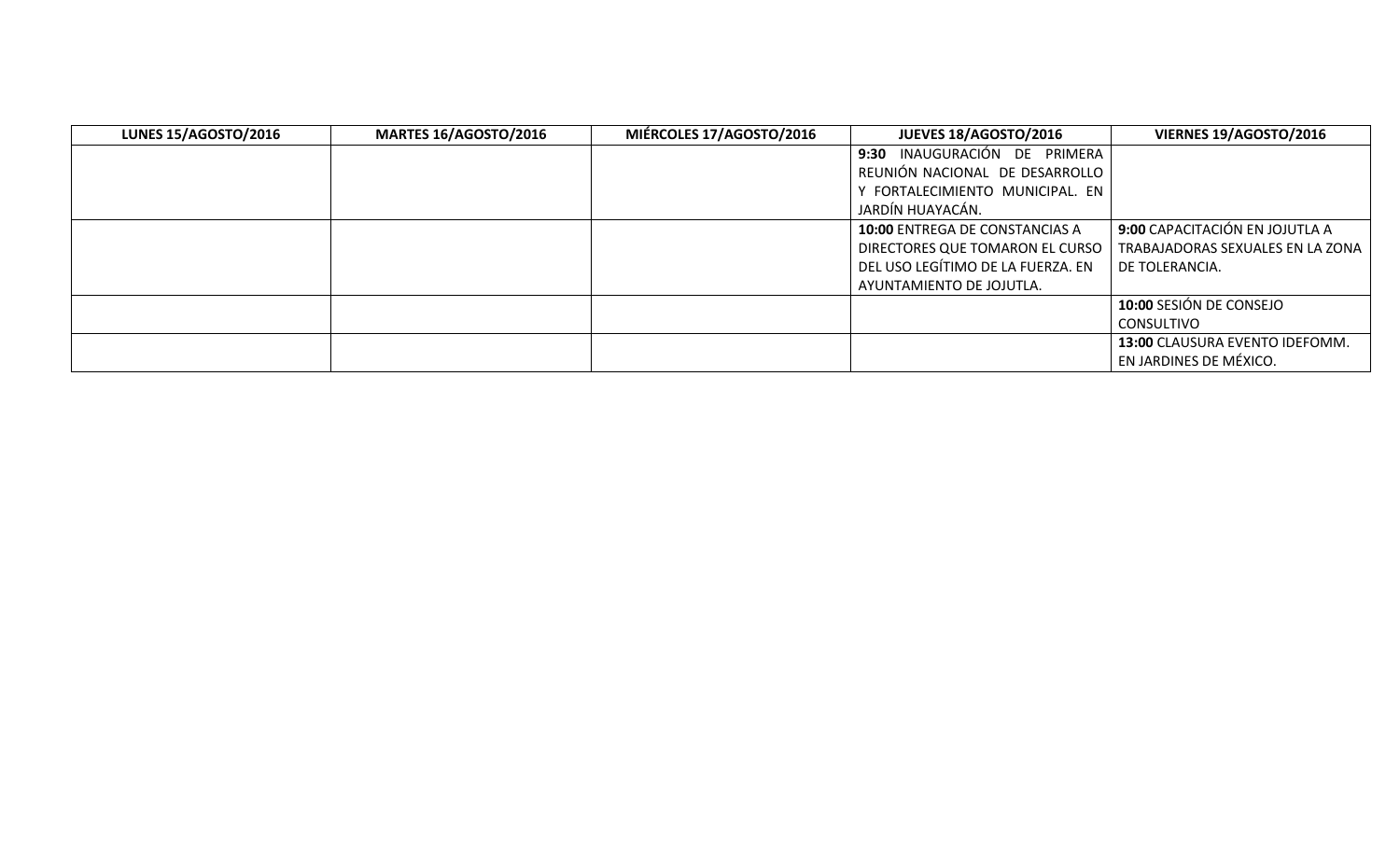| <b>LUNES 22/AGOSTO/2016</b> | <b>MARTES 23/AGOSTO/2016</b>            | MIÉRCOLES 24/AGOSTO/2016 | <b>JUEVES 25/AGOSTO/2016</b> | VIERNES 26/AGOSTO/2016                |
|-----------------------------|-----------------------------------------|--------------------------|------------------------------|---------------------------------------|
|                             | <b>10:00 CONVENIO EN UNIVERSIDAD DE</b> |                          |                              | <b>13:00 SEGUNDA SESION ORDINARIA</b> |
|                             | CIENCIAS JURÍDICAS.                     |                          |                              | 2016 DEL CONSEJO INTEGRAL PARA        |
|                             |                                         |                          |                              | PERSONAS CON DISCAPACIDAD.            |